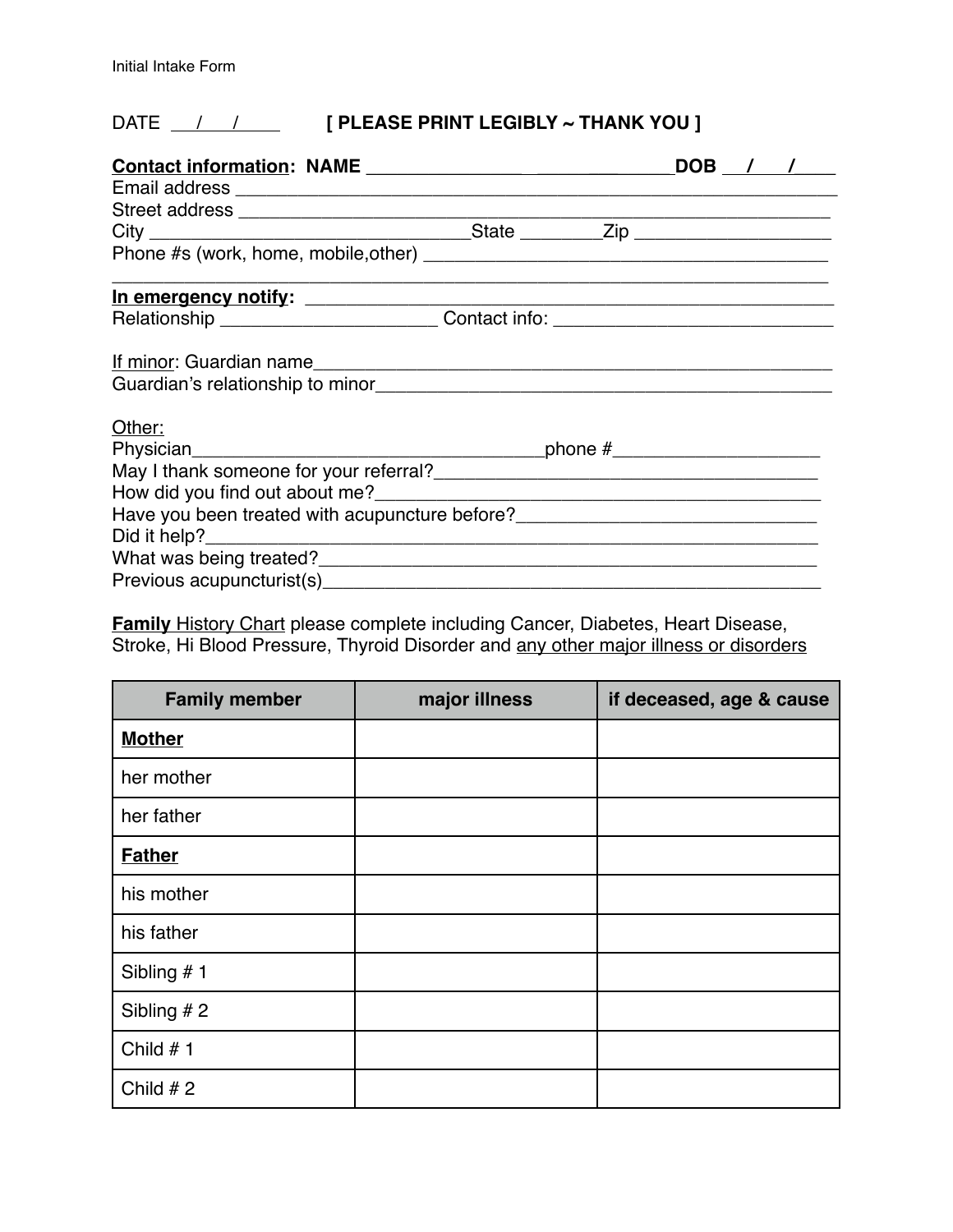## **Personal** Medical History

Chief Complaint: [1-3 **primary** health concern(s) today] \_\_\_\_\_\_\_\_\_\_\_\_\_\_\_\_\_\_\_\_\_\_\_\_\_

| Please check all that apply to your own health:<br><b>ODiabetes (I or II)</b><br>Bleeding or bruising (easily) tendency<br>High Blood Pressure (treated or untreated?)<br><b>Rheumatic Fever</b><br><b>Thyroid Disfunction</b><br>Seizures or Epilepsy<br><b>Hepatitis</b><br>∎HIV                                                                                                                                                                                                                                                                                                                                                    |
|---------------------------------------------------------------------------------------------------------------------------------------------------------------------------------------------------------------------------------------------------------------------------------------------------------------------------------------------------------------------------------------------------------------------------------------------------------------------------------------------------------------------------------------------------------------------------------------------------------------------------------------|
| Significant trauma(s) if any, please specify with date _________________________                                                                                                                                                                                                                                                                                                                                                                                                                                                                                                                                                      |
| Lifestyle & Miscellaneous: [More space on last page if needed]<br>Diet: Caffeine drinks ______ average cups/day Water_____ average cups/day<br>Vegan? Y/N; Vegetarian? Y/N ___________(type); Dairy-free? Y/N; Gluten-free Y/N<br>Meatless meals ______ average #/week; Veggies ____ average servings/day<br>Dairy (cheese, ice cream, creamy sauces & dressings) ______ average servings/day<br>Do you usually eat spicy food? Y/N Eating out ________ average # meals/week<br>Allergies: ____________________ Preferences? Organic/Non-GMO? Y/N<br>Other remarks and additional dietary information: ______________________________ |
| Please describe a typical daily diet, being as specific as possible:                                                                                                                                                                                                                                                                                                                                                                                                                                                                                                                                                                  |
|                                                                                                                                                                                                                                                                                                                                                                                                                                                                                                                                                                                                                                       |
| Herbs (list any you've taken) _____<br>Have you ever taken Chinese Herbs? Y/N; What was treated? ______________________<br>Exercise: ___________minutes/week (average); Type: (ex. yoga) __________________                                                                                                                                                                                                                                                                                                                                                                                                                           |
| Meditation? (Never, Rarely, Occasionally, Often, Regularly)<br>Breathing exercises? (Never, Rarely, Occasionally, Often, Regularly)<br>Cigarettes? ___________pks/day for _________yrs Alcohol? __________ servings/week<br>Recreational Rx?_______________ May effect treatment; cessation treatments available.                                                                                                                                                                                                                                                                                                                     |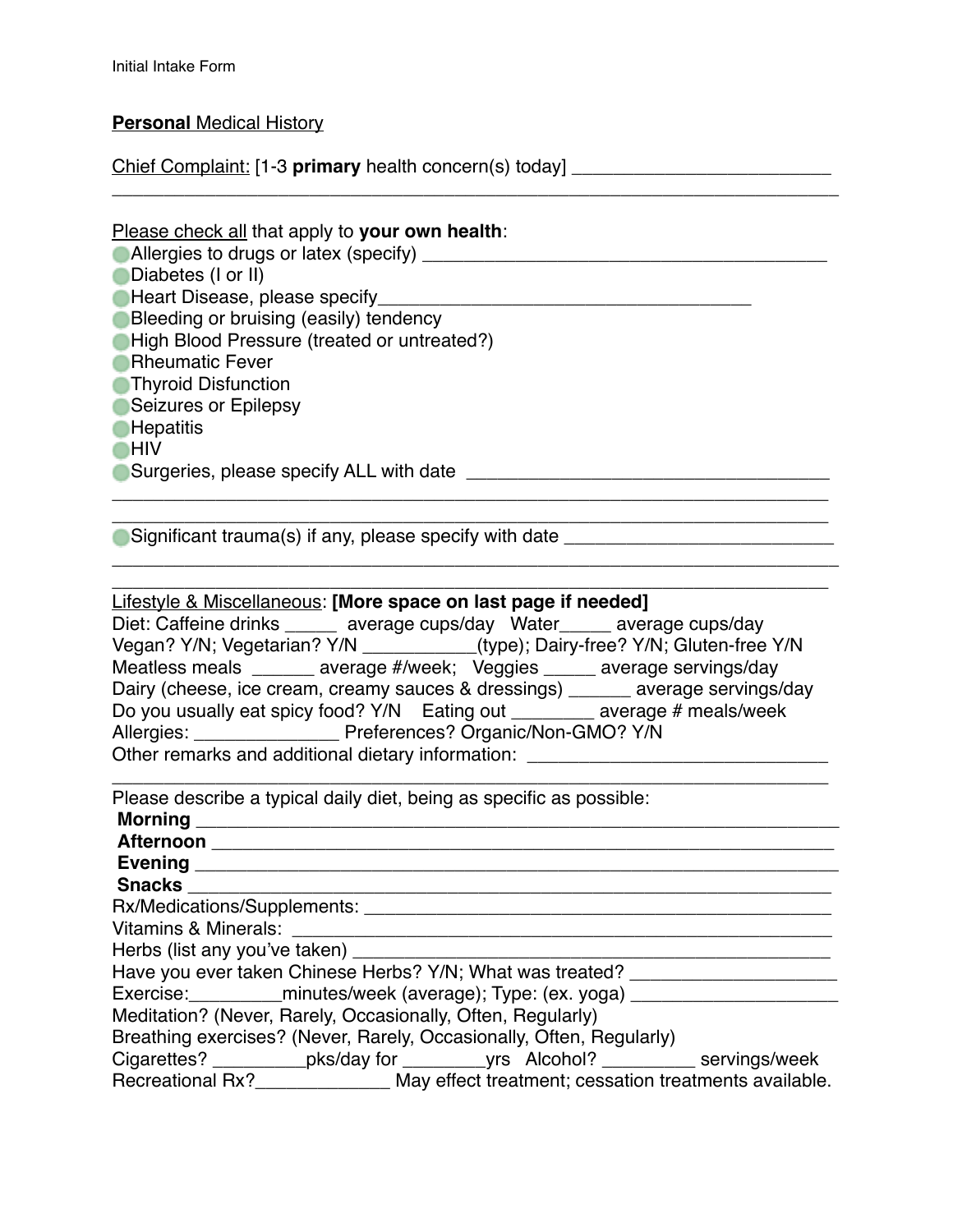**Circle** your preference, **if any**:

- 1. hot **or** cold drinks
- 2. hot **or** cold weather
- 3. morning **or** nightime
- 4. sweet **or** salty **or** bitter **or** sour **or** spicy (circle all that apply)

#### **System History** Review: please indicate your health HISTORY **and** current issues: **General**

**Opoor appetite excessive appetite Change in appetite** cravings (specify) \_\_\_\_\_\_\_\_\_\_\_\_\_\_\_\_ weight gain (\_\_\_\_\_\_\_\_\_\_\_\_# in \_\_\_\_\_\_\_\_\_\_\_\_\_ mos.) weight loss  $\uparrow$  # in  $\uparrow$  mos.) **Strong thirst** sleep well **Quidencial contract on the system** (insomnia) **Ounable to stay asleep (insomnia) fitful or dream disturbed sleep** waking unrested **heavy** sleeper often sleepy (somnolence) **Sweat easily night** sweats hot flashes; hot chest or head **Sweaty palms Ilittle or no sweat, even with exercise o**fever **C**chills cold abdomen cold back cold hands/feet sudden energy drops sudden surges in energy **fatigue, weakness n**tired, fatique or bloating after eating **abdominal pain or bloating or** rib or side pain unusual tastes in the mouth, specify if you can, please **Skin Nails & Hair eczema nives** 

- **Quicerations**
- **obruising easily**
- changes in or concerning mole (color, size, texture)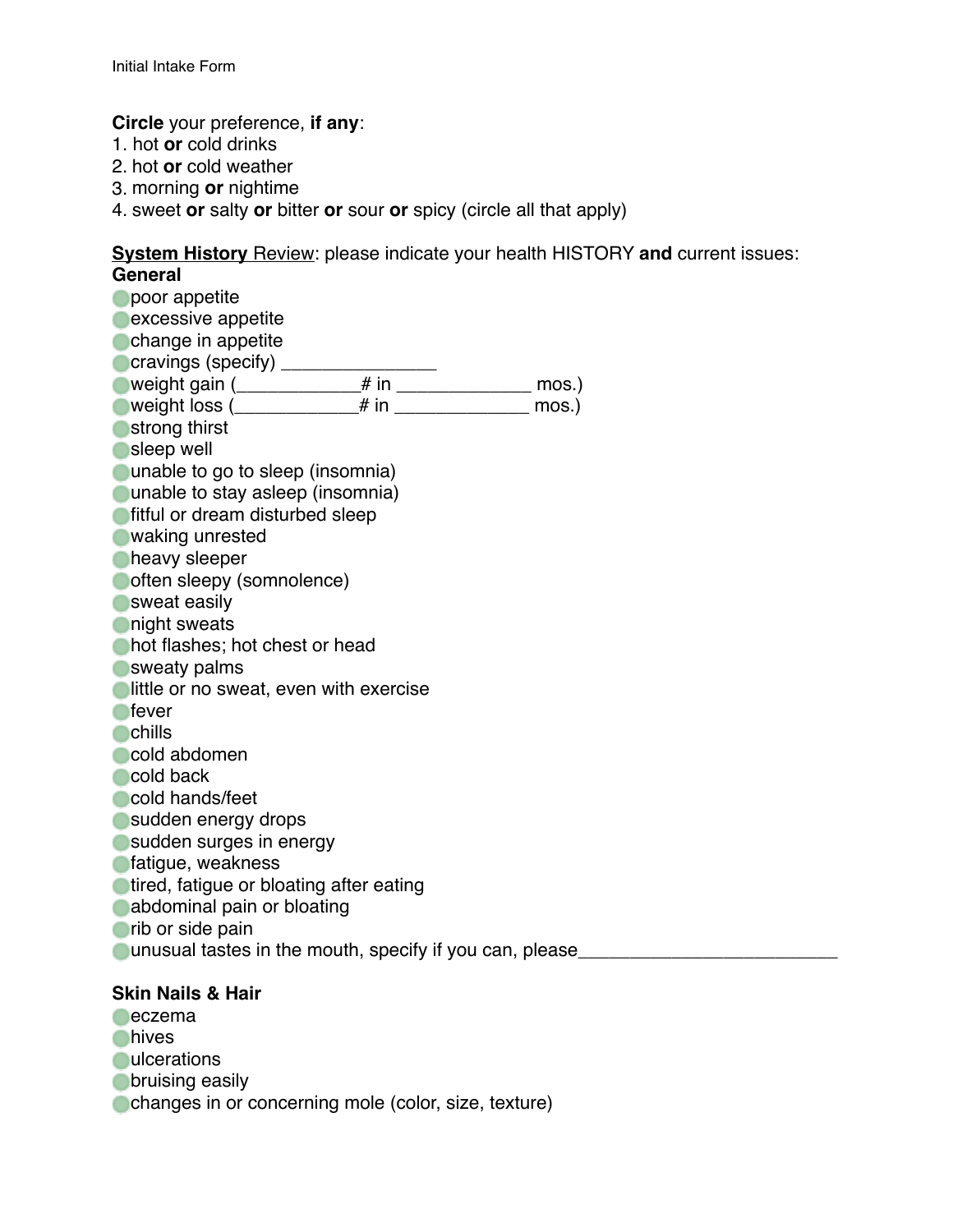**dry brittle cracking or peeling nails oridged nails odry skin excessive or sudden hair loss Opremature graying of hair** changes in hair, nail or skin texture, please specify  $\bullet$  other, please specify

### **Head, Eyes, Ears, Nose & Throat**

**Cheadaches Omigraines Odizziness Concussions poor** hearing **C**tinnitus (ringing ears) sinus problems **frequent nosebleeds** nasal polyps **grinding of teeth C**jaw clicks **OTMJ dry or chapped lips** sores on lips or tonque **excessive dental cavities excessive gum bleeding facial pain n**facial numbness **poor vision night blindness Cataracts blurred vision or floaters excessive tearing** other eye problems sore or itchy throat **C**recurrent sore throats **dry throat/cough dry** mouth **dry mouth with no thirst** unusual tastes in the mouth; metallic, sour, sweet, chemical, swollen glands or lumps; where? \_\_\_\_\_\_\_\_\_\_\_\_\_\_\_\_\_\_\_\_\_\_\_\_\_\_

#### **Cardiovascular**

**high blood pressure Olow blood pressure blood** clots **Ophlebitis**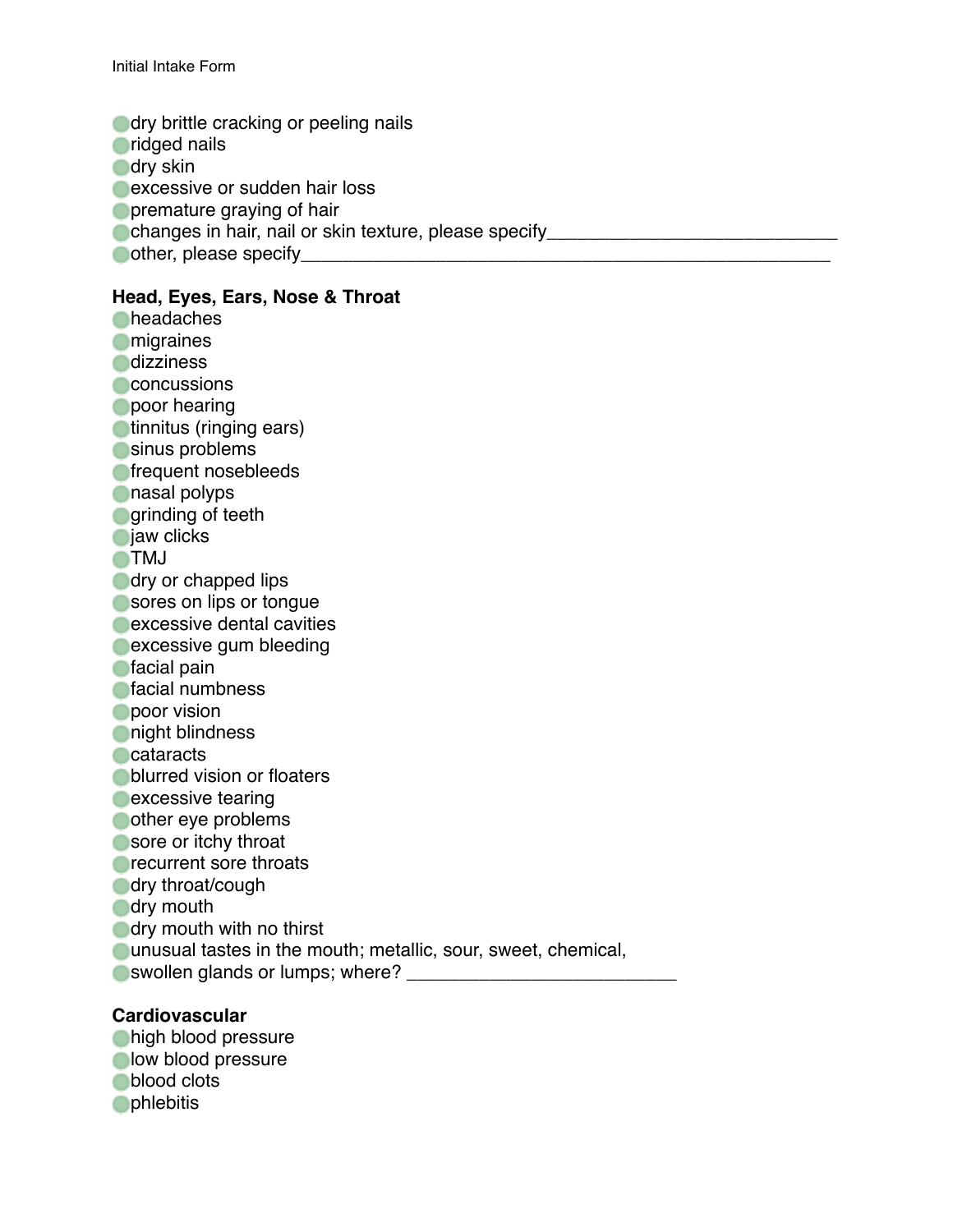**C**dizziness **C**fainting **C** chest pain cold hands/feet **difficulty breathing Opalpitations** tachycardia (fast) **Obradycardia (slow) Oirregular heartbeat Swelling of hands/feet C**insomnia **o**fatique **C** "disquieted spirit," vexation, agitation or anxiety **C** "lassitude of spirit," apathetic, unmotivated or despondent other, please specify\_\_\_\_\_\_\_\_\_\_\_\_\_\_\_\_\_\_\_\_\_\_\_\_\_\_\_\_\_\_\_\_\_\_\_\_\_\_\_\_\_\_\_\_\_\_\_\_\_\_\_

### **Respiratory**

- **Cough**
- coughing up mucus (white/clear? yellow/green? thick/foamy? thin/liquidy?)
- **Coughing up blood**
- phlegmy cough (productive/non-productive?)
- dry cough
- **Casthma**
- **O**bronchitis
- **Opneumonia**
- **tight chest**
- **difficulty breathing when lying down**
- $\bullet$  other, please specify  $\bullet$

#### **Gastrointestinal**

nausea **O**vomiting **obelching nindigestion/heartburn Strong/bad breath bad taste in the mouth (chemical, metal, sour, rank)** GERD (reflux) **excessive gas Chemorrhoids black stools bloody** stools **tendency to loose stools diarrhea Constipation** abdominal pain **feeling of heaviness or bloating**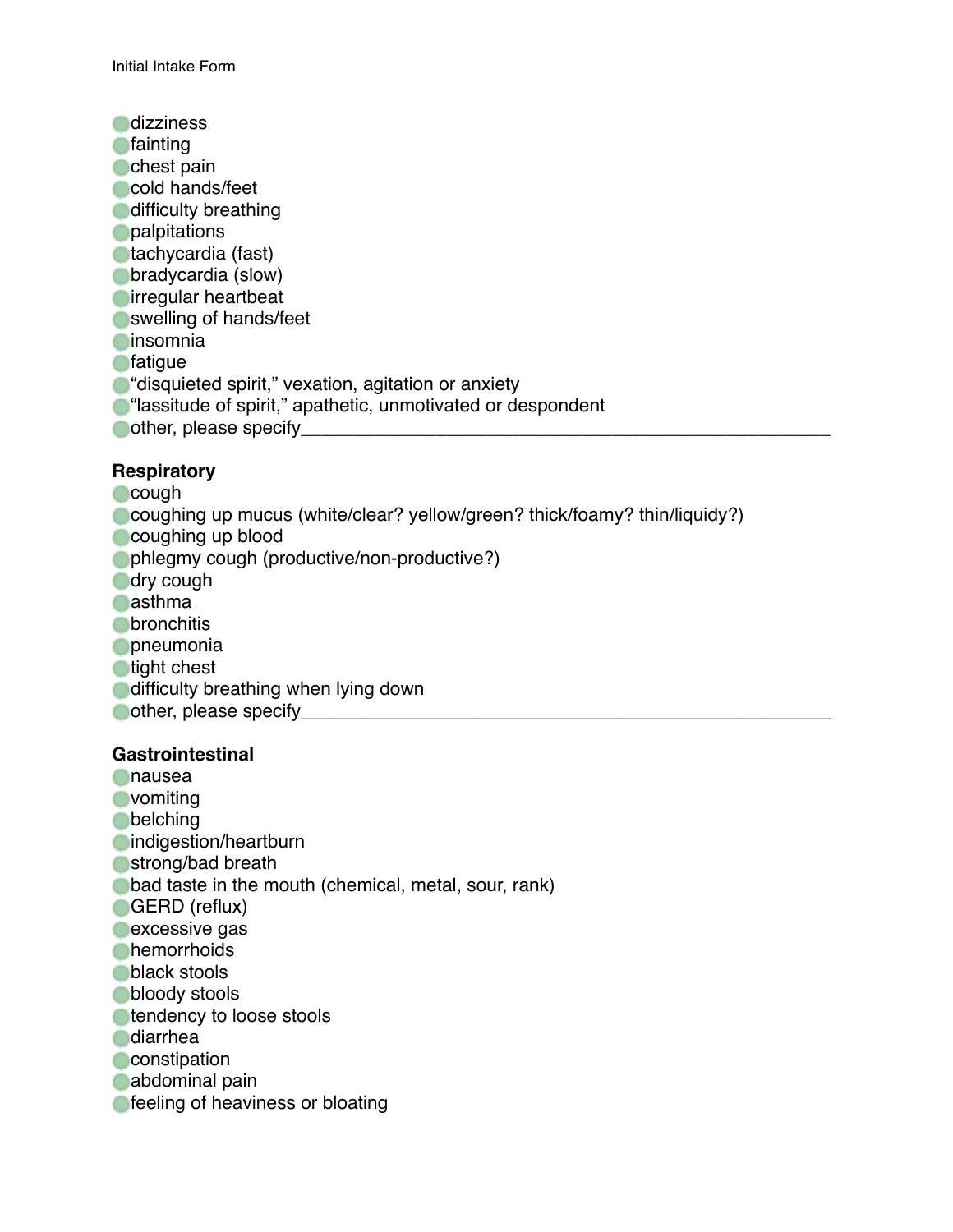**n**thirst with **no** desire to drink fluids **Inductry** thirst with a desire for cold fluids

#### **Genitourinary**

- **Opain with urination blood in urine (red, pink or orange tinged) Cloudy** urine dark urine **Curinary frequency Curinary urgency Ourinary tract infections (UTIs) Quide to complete urination dribbling Cleaking with cough or sneeze** wake to urinate more than once/night **Kidney stones**
- hernia (abdominal)

**Prostate & other male issues** (men, please indicate the following issues that relate)

**C**impotence **C**erectile disfunction **Opremature ejaculation Olow sperm count (infertility) Olow sperm mobility (infertility) penile pain or discomfort Opain with urination** stop and start urination **frequency or urination Ourgency of urination**  $\Box$  other, please specify

**Gynecology & Pregnancy** (women please complete the following, where applicable)

| age at menarchy $(1st$ period) ____      |      | yrs. |
|------------------------------------------|------|------|
| LMP                                      |      |      |
| length of menstruation (average) _______ | days |      |
| age at menopause (if applicable) _____   |      | Vrs. |
| hysterectomy (date) _                    |      |      |
| peri-menopause (date began) _            |      |      |
| #pregnancies ______________              |      |      |
| #births                                  |      |      |
| #miscarriages _____                      |      |      |
| #premature births                        |      |      |
| <b>PMS</b>                               |      |      |
| breast lumps                             |      |      |
| irregular periods                        |      |      |
| painful periods                          |      |      |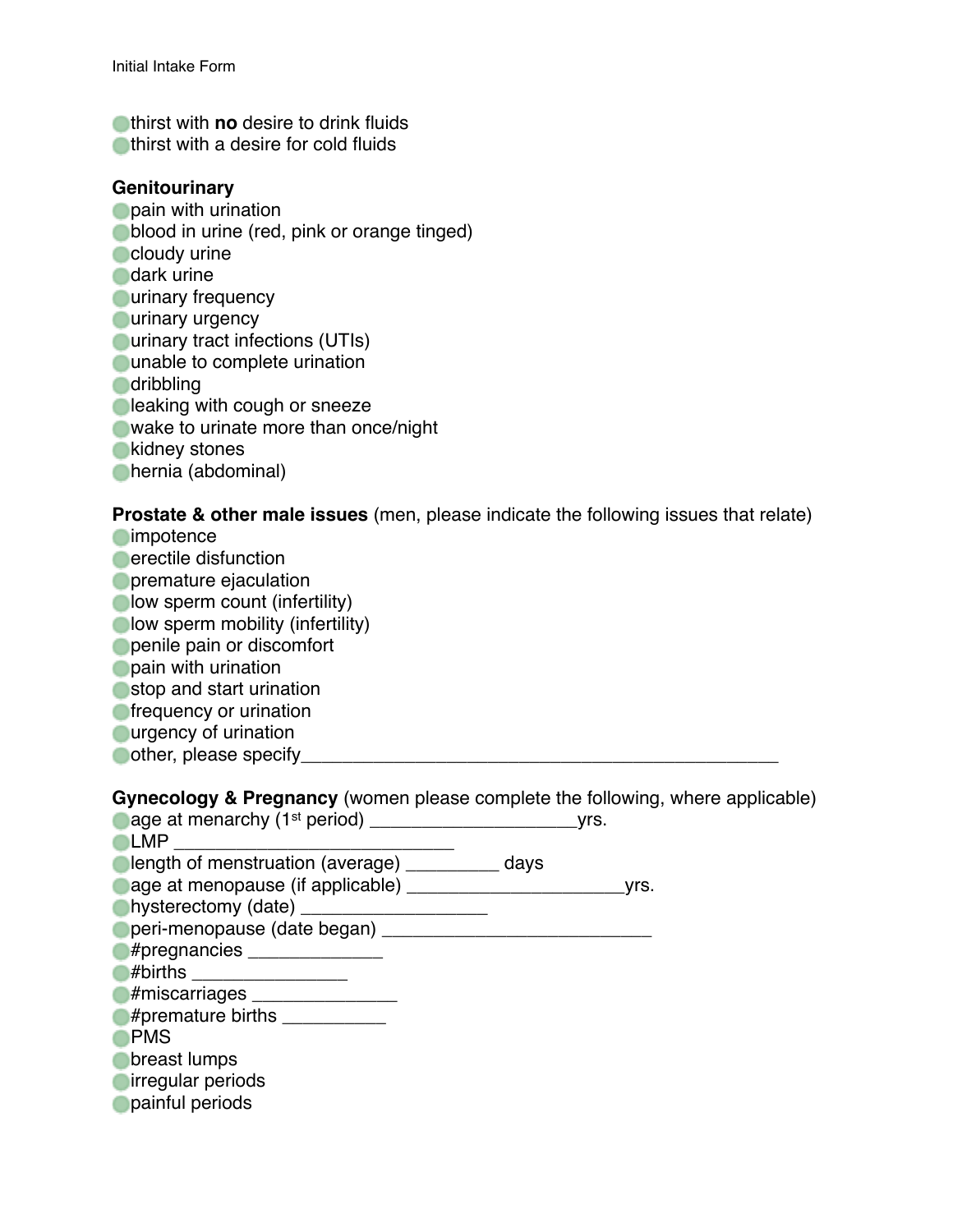**olight periods Cheavy periods** clotting with period **excessive, painful or itchy discharge night** sweats **Chot flashes Clack of libido** other, please specify\_\_\_\_\_\_\_\_\_\_\_\_\_\_\_\_\_\_\_\_\_\_\_\_\_\_\_\_\_\_\_\_\_\_\_\_\_\_\_\_\_\_\_\_\_\_\_\_\_\_\_

## **Neuropsychological/Psychological**

**Odizziness dizziness upon standing Overtigo Seizures C**epilepsy **Concussions Omemory deficiency otremors** numbness/tingling localized weakness, please specify location \_\_\_\_\_\_\_\_\_\_\_\_\_\_\_\_\_\_\_\_\_\_\_\_\_\_\_\_ **poor coordination or balance** Bell's Palsy, facial paralysis hemiplasia, unilateral **paralysis, other o**stroke **easily/often feeling stressed** dealing with excessive stress **easily/often angered or frustrated easily/often upset (crying, emotional) Canxiety O**irritability **C**depression **o**bipolar other, please specify\_\_\_\_\_\_\_\_\_\_\_\_\_\_\_\_\_\_\_\_\_\_\_\_\_\_\_\_\_\_\_\_\_\_\_\_\_\_\_\_\_\_\_\_\_\_\_\_\_\_\_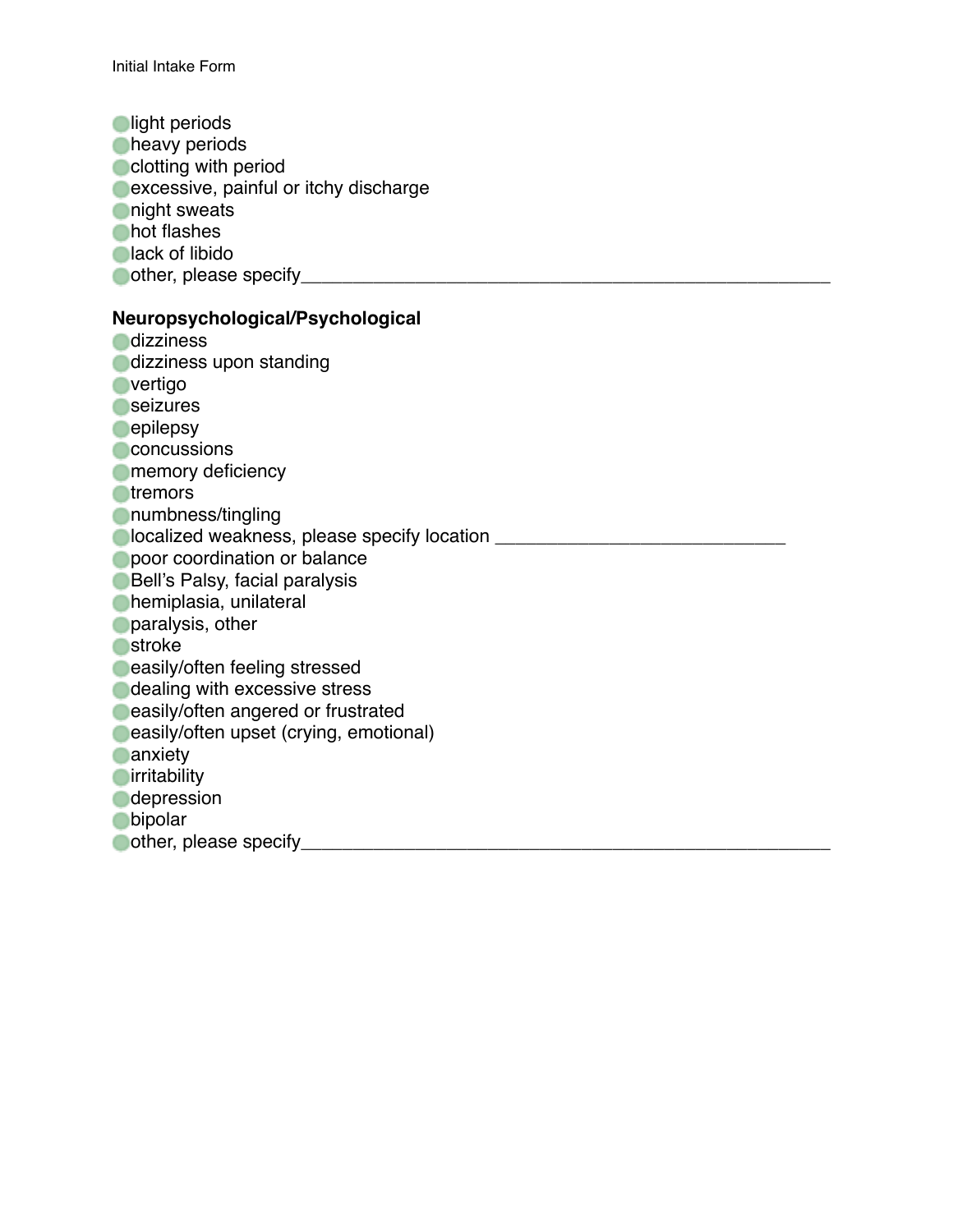**Musculoskeletal** [Acu use only: Location, Quality, Severity, Context, Remit/Exacer, Ass., Feeling; sharp/dull/distend/burn; fixed/mov/radiate; b/w w C/H, press/move]

Limited range of motion in (please circle all that apply & indicate Right or Left): Neck, Shoulder (R/L), Elbow (R/L), Wrist (R/L), Back, Hip (R/L), Knee (R/L), Ankle (R/L)

Pain or Stiffness: **Chead pain or stiffness neck pain or stiffness**  $\bigcirc$ jaw pain **Carm** pain **leg pain Knee pain or stiffness Shoulder pain or stiffness** swollen joint(s) **red or hot joints Cheavy feeling limbs low back pain or stiffness Oupper back pain or stiffness groin pain** foot/ankle pain hand/wrist pain, numbness/tingling or stiffness **Carthritis (rheumatoid? or osteoarthritis?)** 

Please indicate any areas of **injury**, **pain, soreness or stiffness** on image below:

"**X**" Sharp pain, soreness/stiffness originates "**O**" Dull pain, soreness/stiffness originates -->" For any radiation of pain etc.



RED = injury, pain YELLOW = stiffness GREEN = surgery, numbness, tingling or other